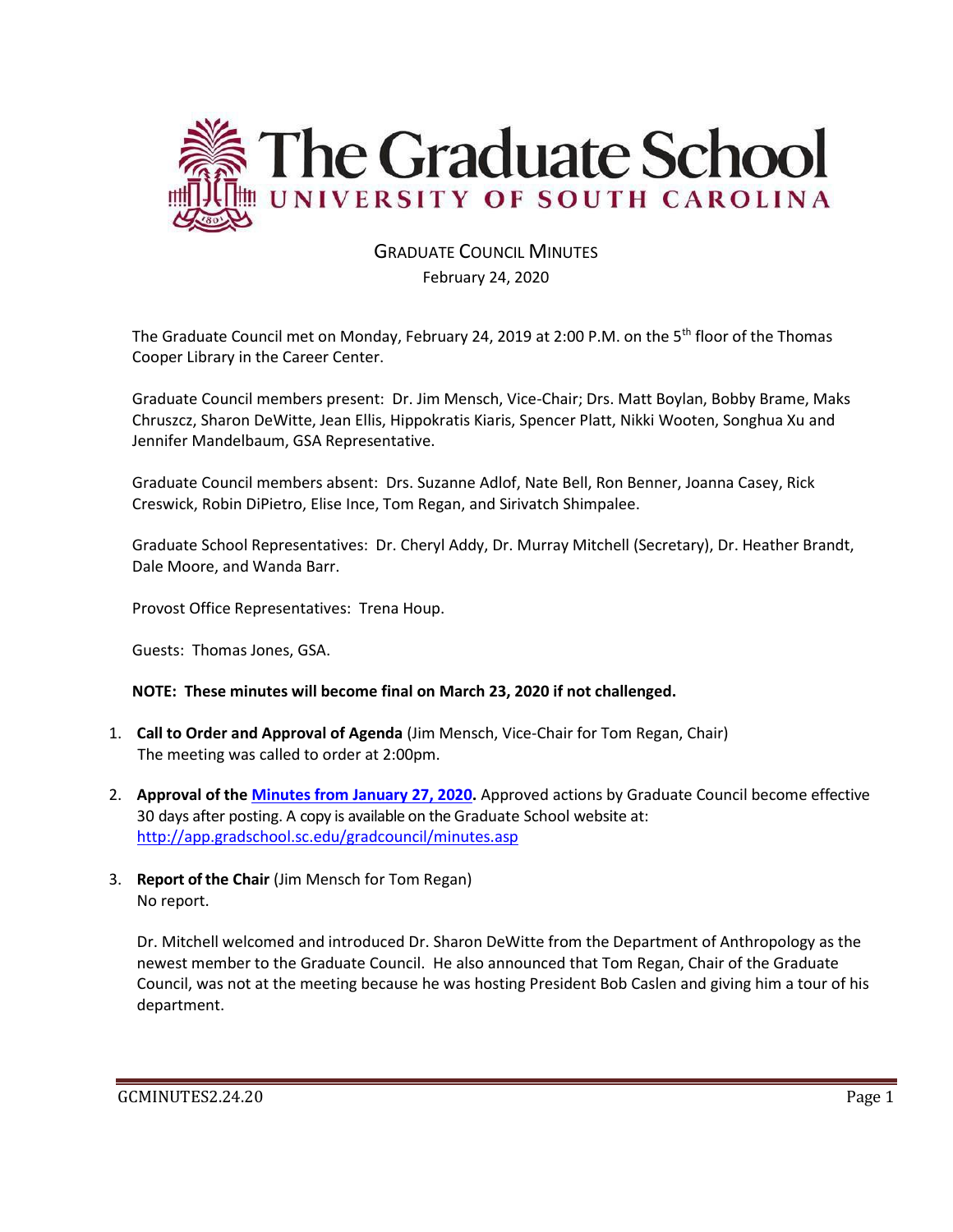#### 4. **Report of the Dean of Graduate School** (Cheryl Addy)

Dr. Addy updated the Council on the progression of the Graduate Assistantship policy revision process. While she is updating the ACAF 4.00 GA hire policy, Human Resources is working on the Student Hire Improvement Project. They have been working very hard all semester on improving the aspects of all student hiring across the board. Graduate assistantships may be the most complicated layer of this project. Her major focus is the revision of the Graduate Assistantship policy piece and protecting the benefits of the Graduate Assistants. She has had to repackage ACAF 4.00 and clean up the language to incorporate federal language, FLSA, and FICA. The academic side of the policy is not changing substantially. Most Graduate Assistants cannot be called employees. They can be hired, but they are not actual employees of the university. The biggest change to the policy is the revamping of how we view Research Assistants, Teaching Assistants, and Instructional Assistants—they are not employees of the UofSC according to federal regulations. Graduate Staff Assistants must now be treated as hourly employees due to the responsibilities of the job code. They are not exempt from FLSA requirements.

There will now be a required written work agreement for each graduate assistant that will explicitly identify the responsibilities, dates of the appointment, the stipend or hourly rate, and the expected work schedule. Graduate Teaching and Instructional assistants should expect some deviations to their work schedules around exam times, and less hours at other times. Some students have been complaining that they have been expected to work outside their standard work hours. Dr. Addy has a template for the work agreement that will be distributed in the coming months. Details are to be determined.

Graduate assistants should receive regular evaluations. Officially, all graduate assistants should have an assigned faculty advisor or a supervisor if working at an outside agency. Graduate assistants should not get to the end of the semester and find out that they will not be reappointed because they did not perform at an acceptable level during the semester. Currently, the only evaluation process in place on paper is the student course evaluation--which is insufficient. We will also need to build in a procedure for grounds of dismissal, as well as, building in a procedure to file a grievance.

One thing that we cannot change is the fact that Graduate Assistants cannot earn leave. With or without the word "employee," they are treated as temporary employees of the University. They can't have a benefit that other temporary employees do not have. We would like to create a system of unpaid leave and still protect the GA position and the GA benefits. Hopefully, Graduate Assistants who need to be out for a week or less, the faculty advisor/supervisor can work it out with the student and have them make up the time. For needs above a week to three weeks, with documentation/justification, the student can request leave without pay. Extended periods of leave time will be built in for the birth or adoption of a child.

After much discussion, it was decided the Summer semester will be the pilot for most of these changes in hopes of a smoother transition into the Fall semester. More information on these proposed changes will be forthcoming.

Language revisions for the Faculty Manual surrounding Graduate Faculty and Associate Graduate Faculty status, was discussed. Discussion surrounded eligibility for membership and associated responsibilities along with unit responsibilities for monitoring and assessing performance in these roles. Additional discussion will be addressed at a meeting of the Associate and Assistant Graduate Deans Council prior to ultimately proposing any changes to the Faculty Senate for consideration.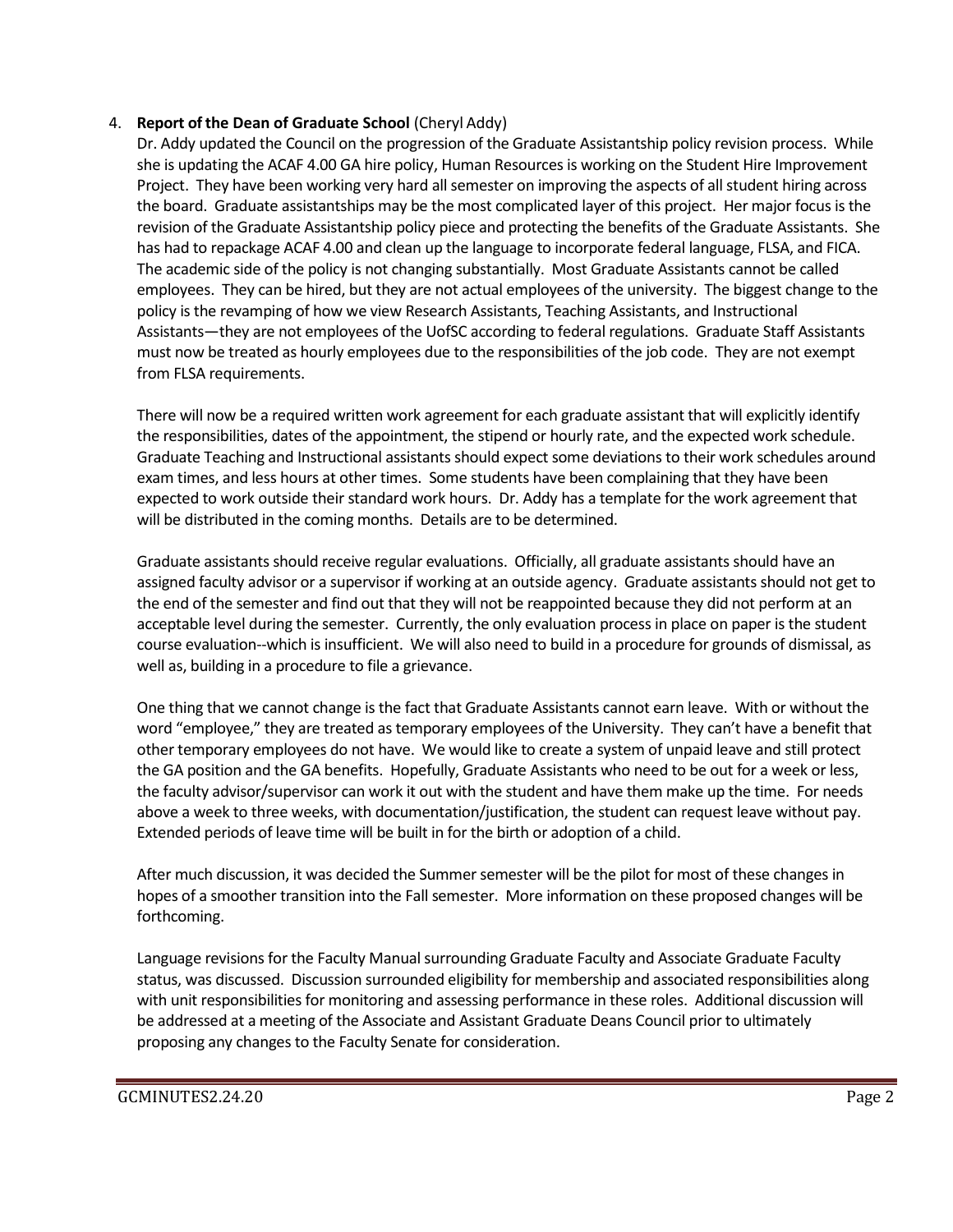Dr. Heather Brandt will be leaving the University at the end of the Spring Semester, and Dr. Addy proposed two options to the Council as we consider our next steps in replacing Dr. Heather Brandt, Associate Dean for Professional Development. Discussion ensued regarding the most appropriate structure to best fulfill the responsibilities addressing the Graduate School's goal to enhance the graduate student experience.

#### 5. **Report of the Secretary of the Graduate Council** (Murray Mitchell)

Dr. Mitchell informed the Council that the Graduate School is moving ahead with scheduling interviews for our search to replace our Electronic Thesis and Dissertation Coordinator. Temporary coverage, for any who may have thesis or dissertation questions, is being provided by Wright Culpepper.

He is following up with faculty members identified by the Registrar who have so far not been responsive to submitting grades. This means, for one reason or another, some students have received a designation of "NR" that will convert into either an F or U after a semester, and result in a lot of additional paperwork for many of us. Please encourage your colleagues to submit either a grade, or if justified, an Incomplete, rather than submitting nothing.

He is also working through the roster of students who have earned probation or suspension based on finalized grades from the fall semester. Again, encouraging the assistance of your colleagues with monitoring graduate student performance to highlight concerns and potentially intervene before issues rise to the level of probation or suspension would be greatly appreciated.

We will also be scheduling a meeting for graduate directors and support staff for March; information coming very soon.

#### 6. **Report on Professional Development** (Heather Brandt)

Dr. Brandt announced that the Professional Development offerings are in full swing. They can be found on the Graduate School's calendar in addition to our social media. Discover USC will take place on April 17th at the Convention Center. The deadline for Abstract submissions is March 6th. Graduate students can participate in one of two ways: they can submit an abstract for the poster presentation or they can submit an abstract for the three-minute thesis competition. March  $6<sup>th</sup>$  is a firm deadline this year. No late abstracts will be accepted due to the behind the scenes work associated with assigning them to poster sessions and three-minute thesis heats. Graduate students who have received funding through SPARC and through other programs on campus are required to submit an abstract. Encourage your students to submit by March  $6<sup>th</sup>$ . March  $27<sup>th</sup>$  is the deadline for volunteers and reviewers to register in the system. Wright Culpepper in the Graduate School is the main contact for graduate students who might have questions.

We are concerned because no one has received a mass email from the Vice President for Research Office announcing Discover USC. We are not sure if they are waiting to confirm the speaker, but we have been sending emails through the graduate director listserv and through the graduate student listserv. We have been staying in touch with Lauren Clark as March  $6<sup>th</sup>$  is a few weeks away.

The Graduate Civic Scholars Programs deadline was this past Monday. We had 13 applicants which was a little less than what we've had in the past couple of years. They represent 10 programs including 11 doctoral students and 2 masters students. The Fellowships and Scholarships Committee is meeting on Tuesday, February 25th, to review the applicants.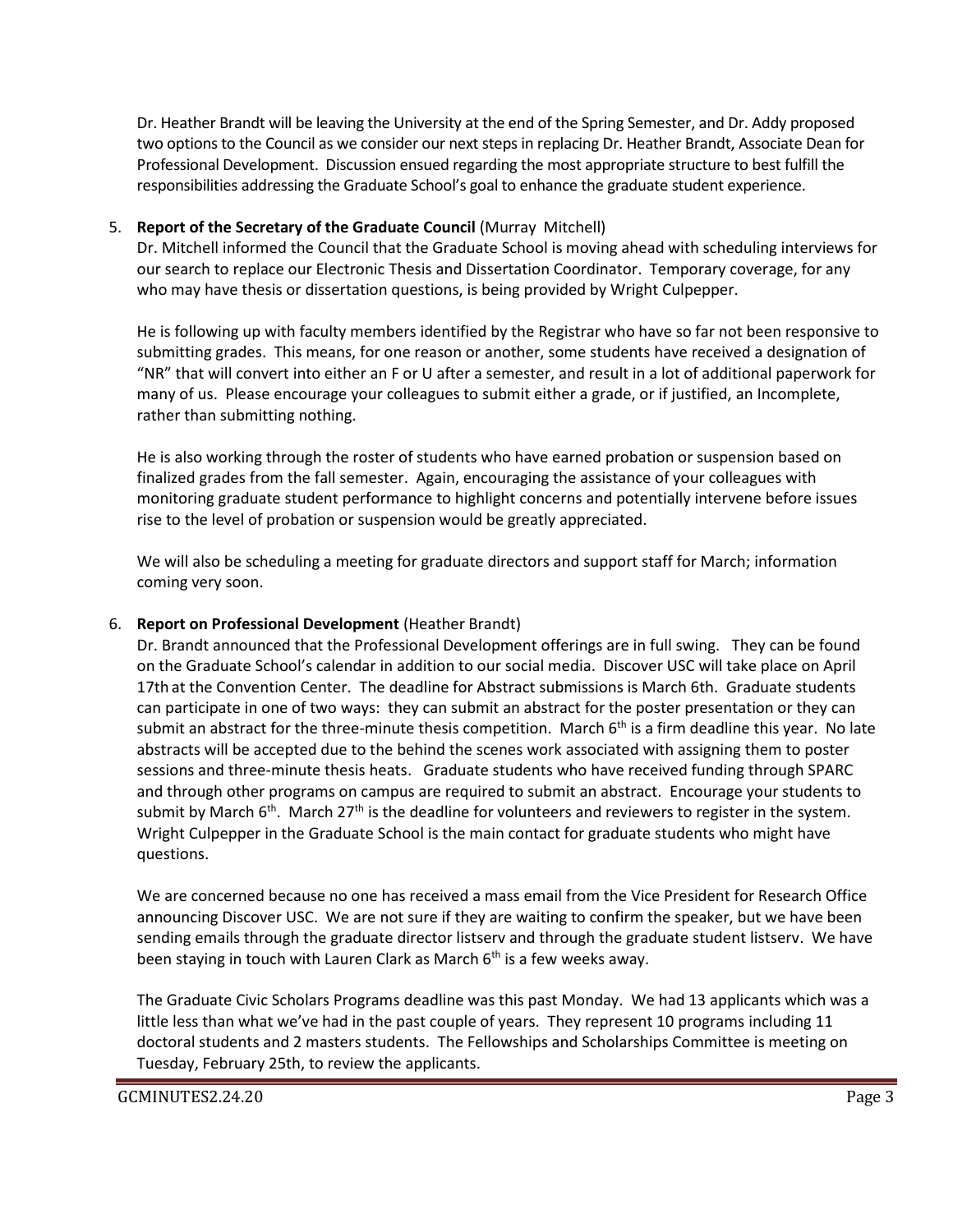Dr. Mitchell offered encouragement to program faculty to encourage their students to be involved in this endeavor. This is a wonderful opportunity for them to get some practice on either the poster session or the three-minute thesis. He is afraid that some students might get dissuaded or frightened off from participating by the title of the competition because they have not done their thesis yet. It doesn't matter. This is the perfect opportunity to get some practice speaking in front of a crowd about their work in a short period of time and making understandable what it is they are studying. When these three-minute theses are done well, they are truly fascinating. There are a lot of students doing great work, but it is a well-kept secret. Getting those secrets out would be part of our shared mission. Encouraging your colleagues to encourage their students to present in either of these formats would be highly desirable.

The winner from last year, Otega A. Ejegbavwo, was excellent and will be representing the Graduate School at the Conference of Southern Graduate School's three-minute thesis regional competition next week in Birmingham, Alabama. She has been working with John Edwards, resident expert in this format, on her slide and presentation. We look forward to hearing how she does.

7. **Report of the Graduate Student Association Representative** (Jennifer Mandelbaum) Jennifer advised there has been some changes in the GSA administration. Their former Vice President, Nick Vera, has stepped down. The former Secretary of Legislative Affairs, Christoper Eddy, is now the Vice President. They are continuing to work on a mental health survey and are currently in talks with Student Health Services to see what they do to assist. They are working with Dr. Heather Brandt on some professional development initiatives for Graduate Student Appreciation Week.

The bigger update is that about two weeks ago, four members of GSA traveled with Dr. Addy to Washington, DC to meet with SC Congressional Delegation. They focused on four main issues that are affecting graduate students (see also handout attached):

- 1. Student Finance and Loan Repayment
- 2. Updates to FAFSA
- 3. Information & Transparency
- 4. Proposed Amendments to Title IX
- 8. **Report of the Academic Policy and Practices Committee** (Jim Mensch) No report.
- 9. **Report of the 500/600 Level Courses, Distributed Learning and Special Topics Courses** (Murray Mitchell)

This report is presented to Council for informational purposes only; no action is necessary. **500/600 Courses for January 2020 Grad Council**

(CCP = Course Change Proposal; NCP=New Course Proposal; STC=Special Topics Course)

**CRJU 591** (3) Criminological Case Studies (STC: Fall 2020) **CRJU 591** (3) Miscarriages of Justice (STC: Fall 2020) **EDUC 635** (3) Anne and Emmett: Confronting Antisemitism, Racism and Otherness through Pedagogy (STC: Fall 2020)

GCMINUTES2.24.20 Page 4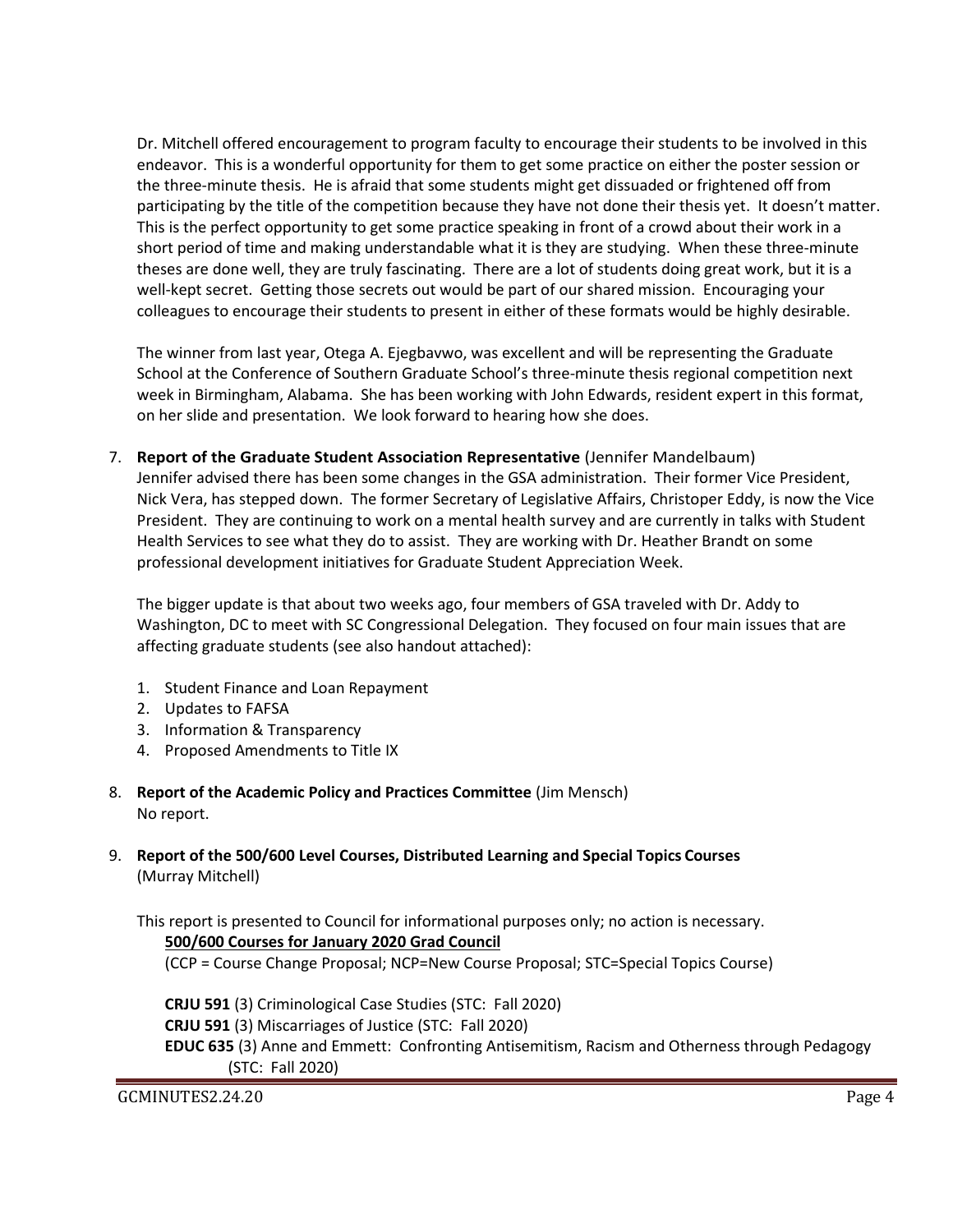**ENHS 592** (3) Disasters, Catastrophes, and their Management (STC: SU 2020) **JOUR 531** (3) Public Relations Campaigns (CCP: Fall 2021) **LING 527** (3) Introduction to Mathematical Methods in Linguistics (NCP: Fall 2021) **MART 590** (3) Action Cinema Production (STC: Fall 2020) **MATH 525** (3) Mathematical Game Theory (CCP: Fall 2020) **MATH 541** (3) Algebraic Coding Theory (CCP: Fall 2020) **MATH 546** (3) Algebraic Structures I (CCP: Fall 2020) **MSCI 599** (3) Organic Geochemistry (STC: Fall 2020) **MUED 554** (3) MUED, Special Needs, Label Free (STC: SU 2020) **MUSC 582** (3) Music and Money (CCCP: Fall 2021) **MUSC 590** (3) Seminar in Music Entrepreneurship (CCP: Fall 2021) **SPAN 518** (3) Introduction to Spanish Medieval Literature (CCP: Fall 2021) **SPAN 524** (3) Renaissance and Golden Age Literature (CCP: Fall 2021) **SPAN 534** (3) Nineteenth-Century Spanish Literature (CCP: Fall 2021) **THEA 599** (3) Makeup Design for Graduate Design/Performance (STC: Spring 2020)

#### **Distributed Learning Proposals**

**CRJU 591** (3) Criminological Case Studies (STC: Fall 2020)

#### **Special Topics Course Proposals**

**BADM 790** (3) Global Profitability Frameworks (STC: Summer 2020) **BADM 790** (3) Strategic Deal-making Frameworks (STC: Summer 2020) **CPLT 800** (3) Bodies in Cross-Cultural Perspectives (STC: Fall 2020; cross list with WGST 796) **CRJU 591** (3) Criminological Case Studies (STC: Fall 2020) **CRJU 591** (3) Miscarriages of Justice (STC: Fall 2020) **EDRD 824** (3) Discourse Analysis (STC: Summer 2020) **EDUC 635** (3) Anne and Emmett: Confronting Antisemitism, Racism and Otherness through Pedagogy (STC: Fall 2020) **ENHS 592** (3) Disasters, Catastrophes, and their Management (STC: SU 2020) **MART 590** (3) Action Cinema Production (STC: Fall 2020) **MATH 728** (3) Variational Methods for PDEs and Model Reduction (STC Fall 2020) **MATH 748** (3) Computational Algebra (STC: Fall 2020) **MKTG 712** (3) Marketing Analytics (STC: Summer 2020) **MSCI 599** (3) Organic Geochemistry (STC: Fall 2020) **MUED 554** (3) MUED, Special Needs, Label Free (STC: SU 2020) **THEA 599** (3) Makeup Design for Graduate Design/Performance (STC: Spring 2020) **WGST 796** (3) Bodies in Cross-Cultural Perspectives (STC: Fall 2020; cross list with CPLT 800)

#### 10. **Associate Graduate Faculty Nominations** (Murray Mitchell)

None at this time.

#### 11. **Fellowships and Scholarships Committee** (Jean Ellis)

Dr. Ellis reported that her committee has met twice since our last Graduate Council meeting. They have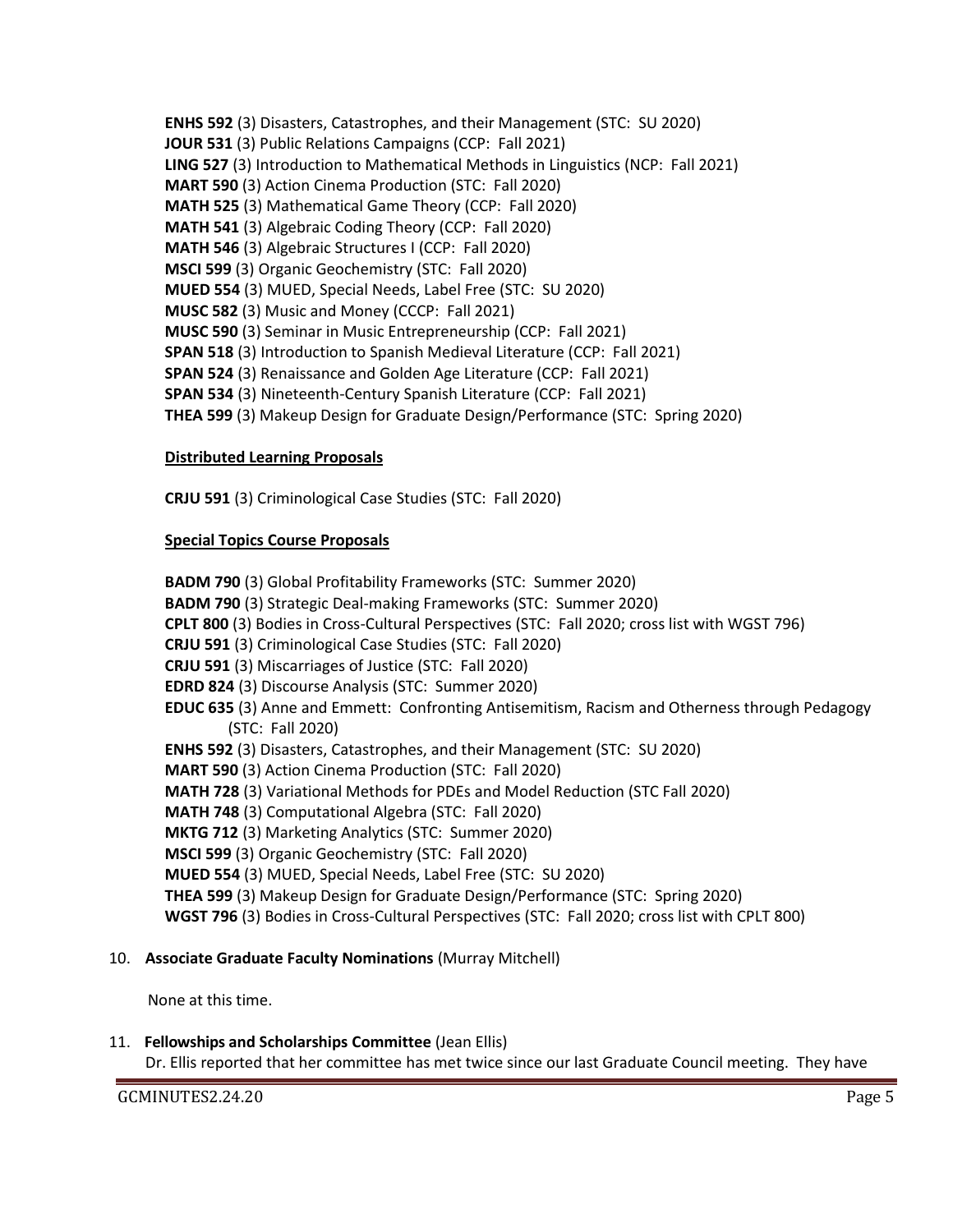reviewed 50 Presidential Fellowships for Rounds 1 and 2 and 22 Grace Jordan McFadden Fellowships.

 As of today, 2 have accepted the Presidential Fellowship offer, and 6 offers are still outstanding. The students that have been denied or waitlisted have been notified - not directly but though the DGS.

As far as the Grace Jordan McFadden Professors Program (GJMPP) (\$6000 per year for four years) – they were excited because the number of applicants went up this year. Our committee recommends a short list and then we forward it to the McFadden Program committee. They are aware that the program has already made their offers and one has accepted.

In the short term:

- Round 3 of the Presidential Fellows is due March 6 and these will be reviewed the week after Spring Break. The trustee recruiting fellowships will also be reviewed at that time.
- The continuing student fellowships are due on April 1 and April 3 please see the website and nominate your students.
- 12. **Report of Science, Math, and Related Professional Programs Committee** (Murray Mitchell for Rick Creswick)

Below is a list of proposals reviewed by the Committee. Each curricular action can be viewed at this Public Agenda review site:

#### <https://www.sc.edu/programproposal/agenda/?id=82&code=GCO>

At this Public Agenda link, the individual proposals are not live-linked, but agenda items are listed in alphabetical order. To view the full proposals, GC members and Committee Chairs still need to go to the Committee Review site, and filter for "Committees", then for the "Committee" called "Added to Grad Council agenda."

- **ENHS Academic Certificate,** Environmental Nanoscience and Risk Certificate, Public Health, New Program: Fall 2020
- **PHRB Major / Degree Program**, Pharmaceutical Sciences, M.S., Pharmacy, Change to Existing Program: Fall 2020

#### *These proposals were unanimously approved by Graduate Council.*

13. **R**epor**t of the Humanities, Social Sciences, Education, and Related Professional Programs Committee**  (Murray Mitchell for Robin DiPietro)

Below is a list of proposals reviewed by the Committee. Each curricular action can be viewed at this Public Agenda review site:

<https://www.sc.edu/programproposal/agenda/?id=82&code=GCO>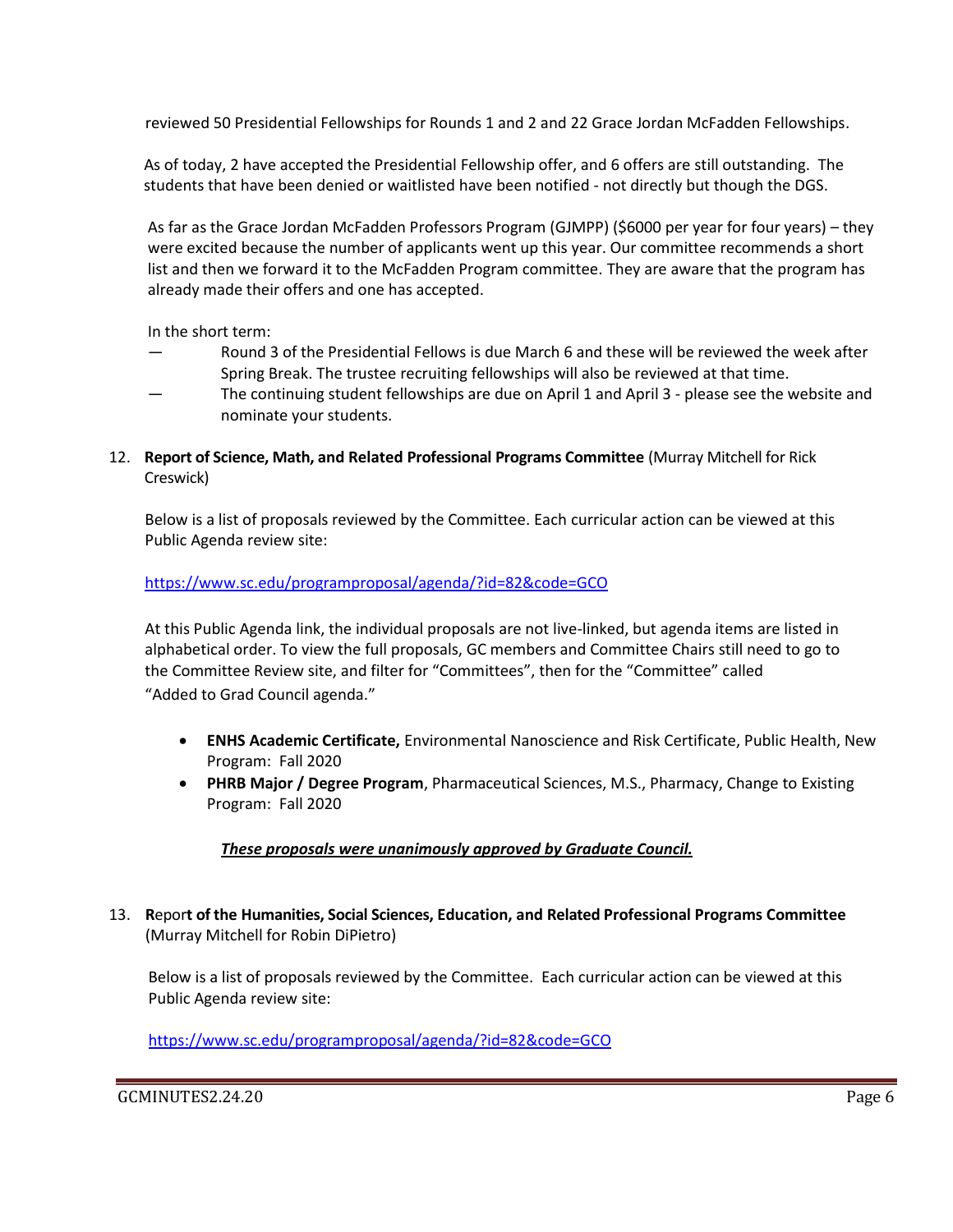At this Public Agenda link, the individual proposals are not live-linked, but agenda items are listed in alphabetical order. To view the full proposals, GC members and Committee Chairs still need to go to the Committee Review site, and filter for "Committees", then for the "Committee" called "Added to Grad Council agenda."

- **MGSC 790** (3) Data Resource Management, Business, CCP: Summer 2020
- **ZZBA Academic Certificate**, Business Analytics, Business, Change to Existing Program: Fall 2020

#### *These proposals were unanimously approved by Graduate Council.*

- 14. **Report of the Grievances, Appeals and Petitions Committee** (Bobby Brame) No report.
- 15. **Other Committee Reports**
- 16. **Old Business**
- 17. **New Business**

#### 18. **Good of the Order**

Dr. Mitchell thanked Council members for participating in the discussion of issues at today's meeting. The unfortunate aspect of bringing substantive issues forward for discussion is that our meetings may take longer than the 60 minutes we have grown accustomed to scheduling. This is the appropriate body to consider possible changes to policies and procedures that impact graduate education at this institution—it is the correct path for making improvements to what we do. So, please continue to request input from your departmental and college colleagues for any graduate issues that may warrant further consideration. And thank you to those of you who have been able to ensure that your schedule will allow you to stay for longer than 60 minutes in the event that discussion extends for longer than one hour.

As ever, please sign in on the attendance sheet to allow us to report an accurate record of this meeting.

#### 19. **Adjournment**

The meeting was adjourned at 3:18pm.

**Murray Mitchell, Secretary**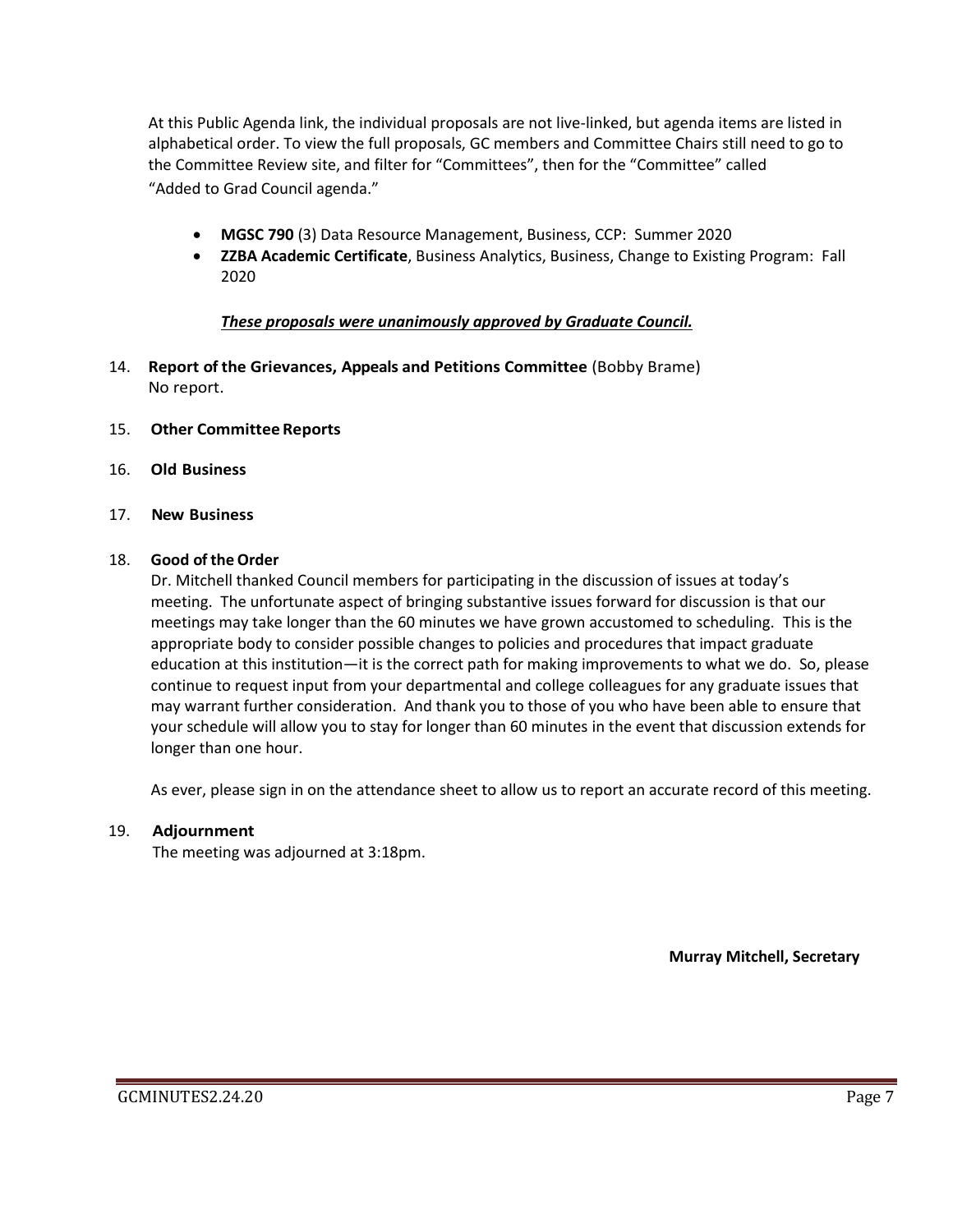CC: Bob Caslen, President Tayloe Harding, Interim Provost Cheryl Addy, Vice Provost & Dean of the Graduate School Deans Department Chairs Graduate Directors Aaron Marterer, University Registrar Elaine Belesky, Office of the Registrar Malia Kiehl, Office of the Registrar Tara George, Office of the Registrar